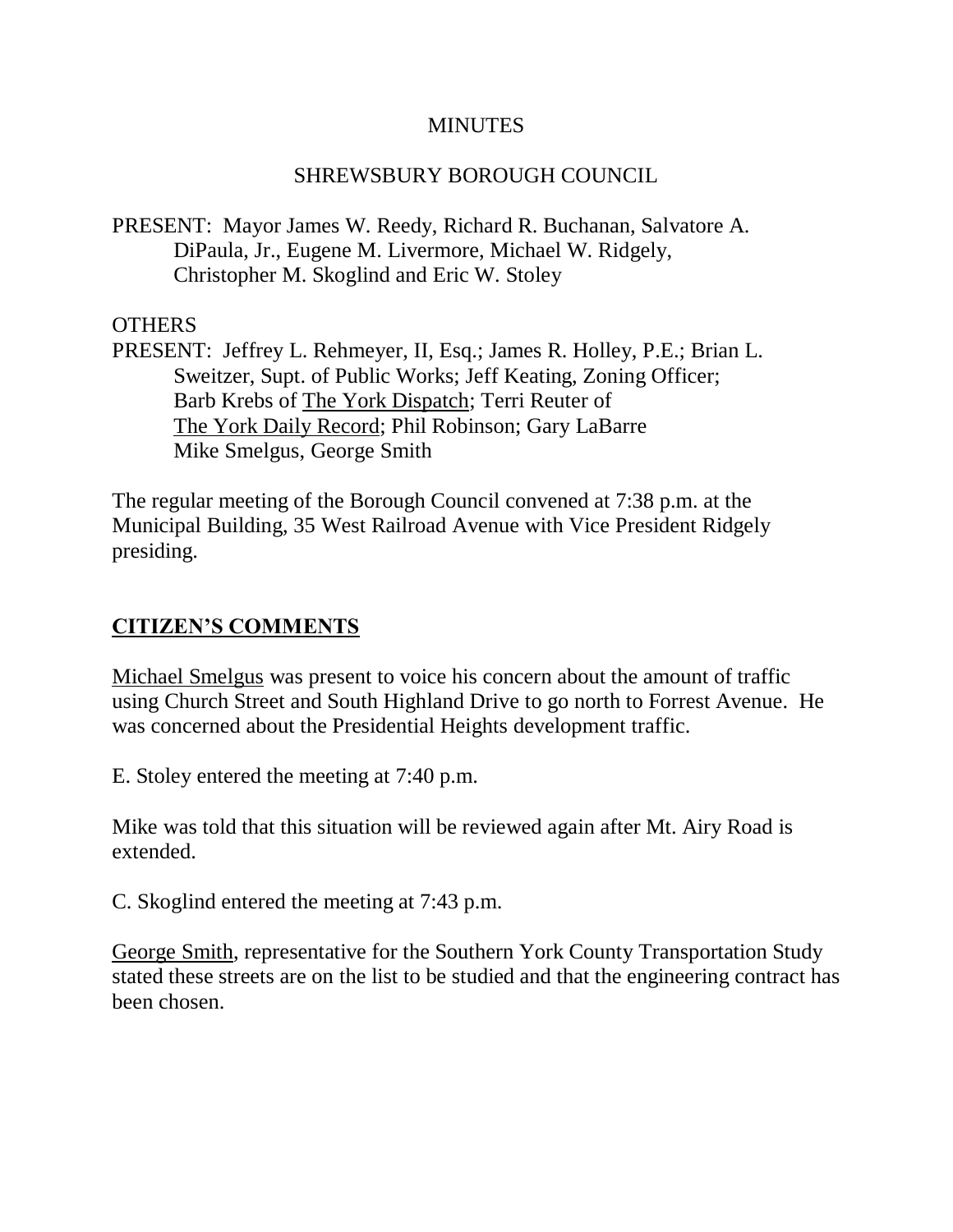# **APPROVAL OF MINUTES**

- E. Livermore moved to approved the minutes of the October 10, 2001 meeting.
- S. DiPaula and R. Buchanan seconded. The motion carried with all in favor.

# **APPROVAL OF EXPENDITURES AND REPORT OF ACCOUNTS**

E. Stoley moved to approve the expenditures and report of accounts for October. S. DiPaula seconded. The motion carried with all in favor.

# **BILLS**

- S & A Homes for reimbursement of one half of the cost for the new sewer pump station on Valley Road \$51,319.00
- James R. Holley & Associates, Inc. general engineering \$503.15; streets \$1,332.48; sanitary sewer replacement \$1,436.40; meter installation \$36.85;
- Velda Nickell bookkeeping services for October 22.75 hours \$455.00
- Harry L. McNeal, Jr., Esq. zoning hearing charges Wenderoth \$1,035.00
- CGA Law Firm sewer account through 8/30/01 \$327.00; general account through 9/30/01 \$3,645.33; water account through 9/30/01 \$330.00

E. Stoley moved to approve payment of the above bills.

C. Skoglind seconded. The motion carried with all in favor.

# **SUBDIVISION AND LAND DEVELOPMENT BUSINESS**

Covington Ridge – Revised final subdivision plan #2001-5.

The plan shifts some property lines. Eng. Holley recommended approval of the plan subject to the following conditions:

- 1) water and sewer service must be provided for lot 56;
- 2) Mr. and Mrs. Roland Smith's signatures must appear on the plan;
- 3) a waiver for a double frontage lot for lot 54-A (there will be no access in the rear of this lot)
- 4) a waiver of contours for the property line shifts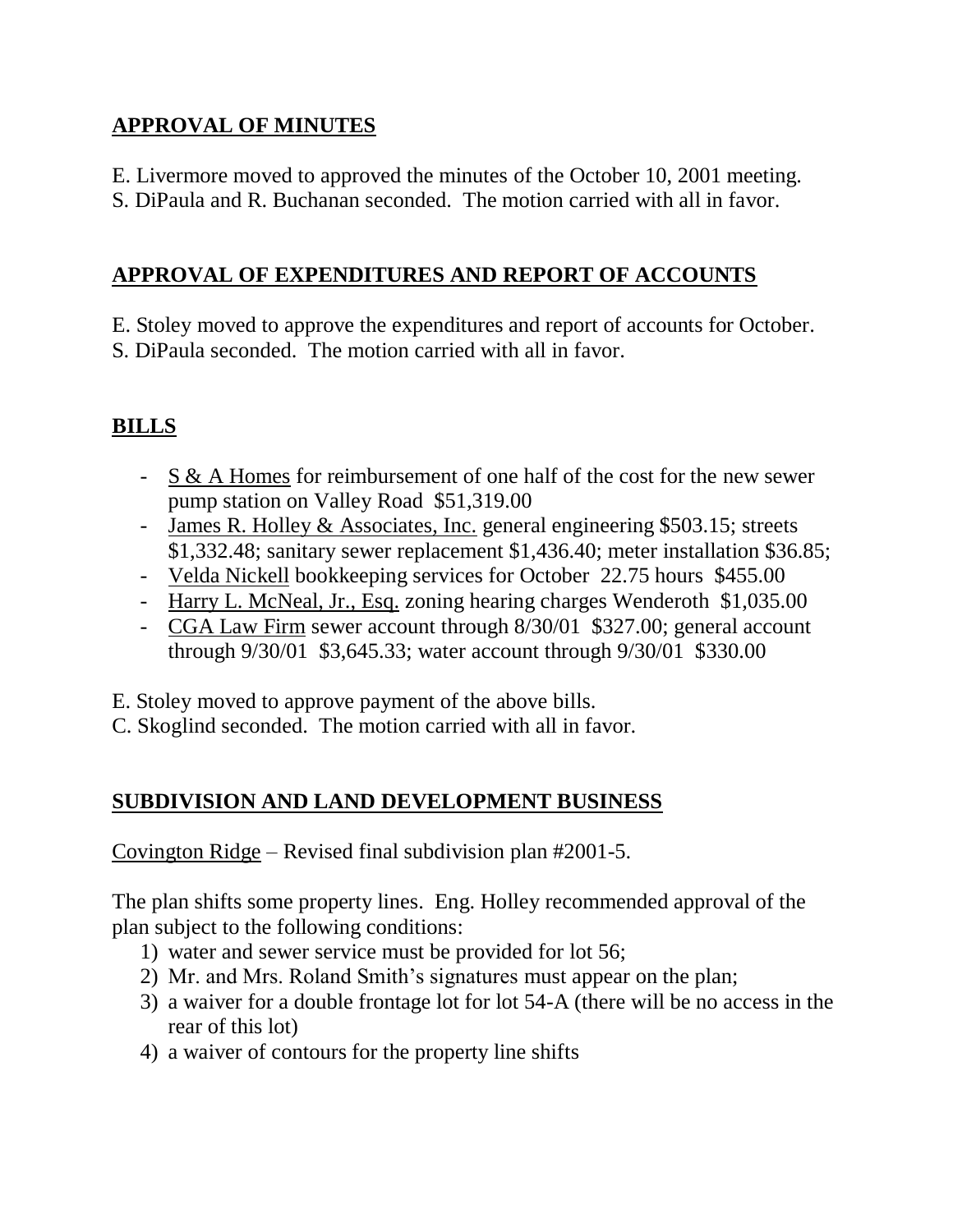- C. Skoglind moved to approve the minor subdivision plan.
- R. Buchanan seconded. The motion carried with all in favor.

## **8:00 Bids for Sale of Lot on West Forrest Avenue**

Two bids were received:

- 1) Karin Mitchell in the amount of \$30,100.00
- 2) Mark Sellers in the amount of \$38,000.00

E. Stoley moved to accept the bid of \$38,000.00 from Mark Sellers.

R. Buchanan seconded. The motion carried with all in favor.

## **Zoning Officer** – Jeff Keating

The report for October is on file.

## **Water & Sewer** – Richard R. Buchanan

Sewer Replacement Bids

Bids for conventional installation:

Gregory Contractors \$286,035.00 Springfield Contractors \$369,267.33 W. Craig Adams \$373,202.00 Aaron Enterprises, Inc. \$389,120.00 Kinsley Construction, Inc. \$384,176.69 Wexcon, Inc. \$464,686.00

Bids for alernative installation (pipe bursting):

Rusen & Co. \$264,983.90 Springfield Contractors \$318,647.21 Aaron Enterprises \$344,772.60 Kinsley Construction \$357,688.42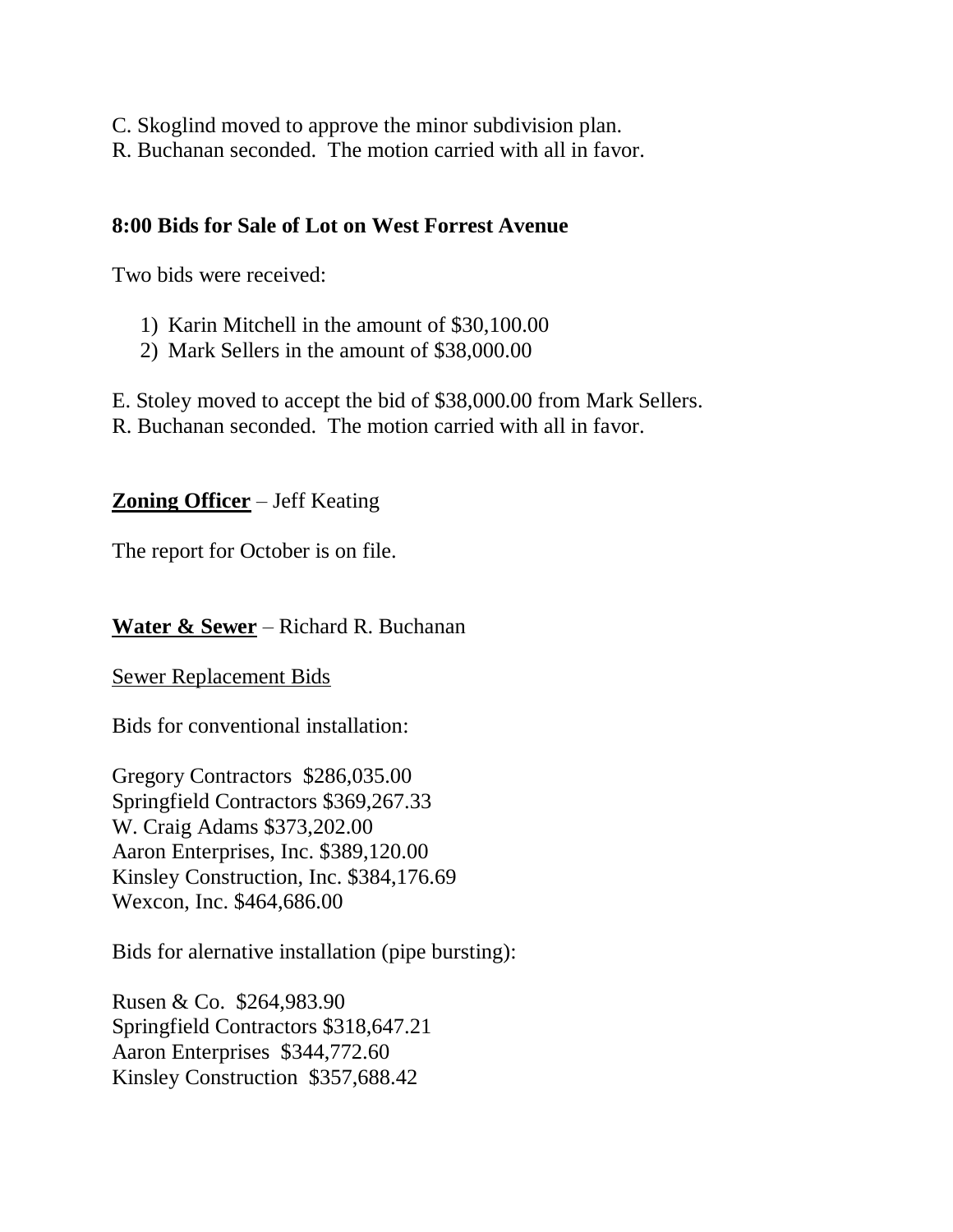R. Buchanan moved to approve the bid of Rusen & Co. for the pipe bursting method at a price of \$264,983.90 E. Stoley seconded.

Roll call vote: Buchanan yes DiPaula yes Livermore yes Ridgely yes Skoglind yes Stoley yes

### Shrewsbury Commons Shopping Center

The owners owe the Borough for 26 water and sewer EDUs based on their current consumption. Township Solicitor, Gil Malone is aware of the amounts owed the Borough and will attempt to collect what is due the Borough. The shopping center is exceeding the amount of sewer EDUs reserved through the Township.

There are other users who are most likely exceeding the amount of EDUs paid for and it was the concensus of Council to pursue collection of the additional monies.

### Test Well #1 at Pumphouse Springs

The well tested 45 gallons per minute for 48 hours by the developer's hydrogeologist. Water quality and quantity tests will be presented to us after all testing is complete. Test Well #2 will undergo the 48-hour test this week. The hydrogeologist is very encouraged with the present results.

#### **Drought**

The Pumphouse Springs and the Woodlyn Well are affected by the current drought and have significant decreases in yields.

#### PennDOT Policies

Buck spoke at hearings sponsored by PSAB to discuss the policies of PennDOT and how it finances improvements along State-owned roads.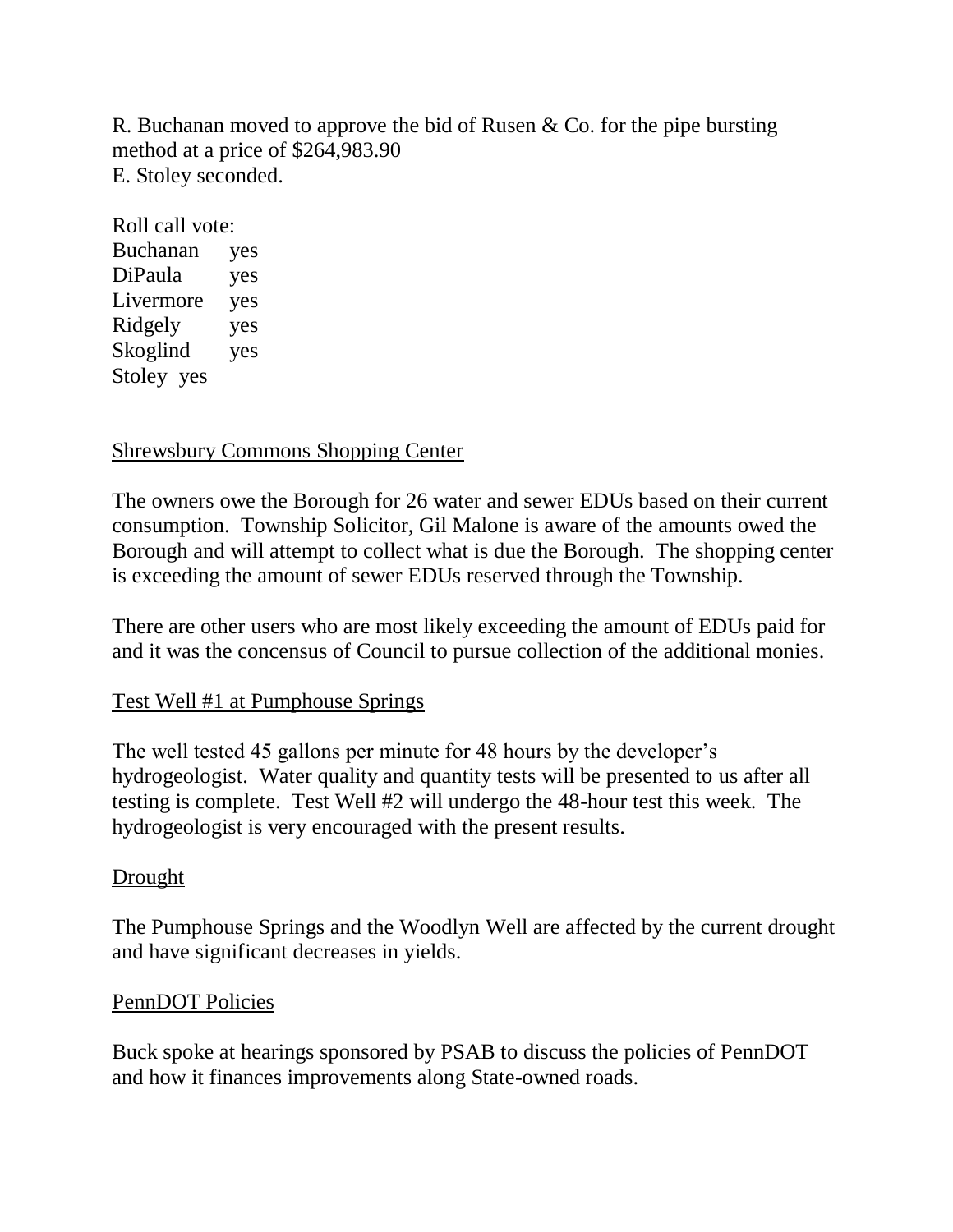# **Public Roads and Lighting** – Christopher M. Skoglind

#### Pflumm Contractors

Pflumm has sent a response to Sol. Rehmeyer's letter that his insurance denied his claim. Mrs. Adams will have to contact an attorney to proceed against Pflumm.

#### 2002 Roadwork

It was discussed whether to use traditional ID2 wearing material or the microsurfacing (Ralumac) for the street projects. Using the ID2 wearing material the cost for the work will be about \$65,000.00. Since it holds up better it was the concensus of Council to use the ID2 wearing course. Street work will include North Sunset Drive from Forrest Avenue to Playground Avenue;Tolna Road from Main Street to Crosswind Drive; Lisburn Avenue (Ralumac may be used here because of the driveway slopes) and Kreeger Alley.

### **Public Lands, Buildings and Finance** – Michael W. Ridgely

### Budget Meeting

The next meeting is on Monday, November 19 at 7:00 p.m.

### Approval of Monthly Financial Reports

Beginning next year, the reports will be approved a month later to give time for better review (in March, we'll approve the January report).

#### **Engineer's Report**

#### Change Order for Pflumm Contractors

Eng. Holley asked for approval of a change order in the amount of \$3,468.40 for additional roadwork.

C. Skoglind moved to approve the change order in the amount of \$3,468.40.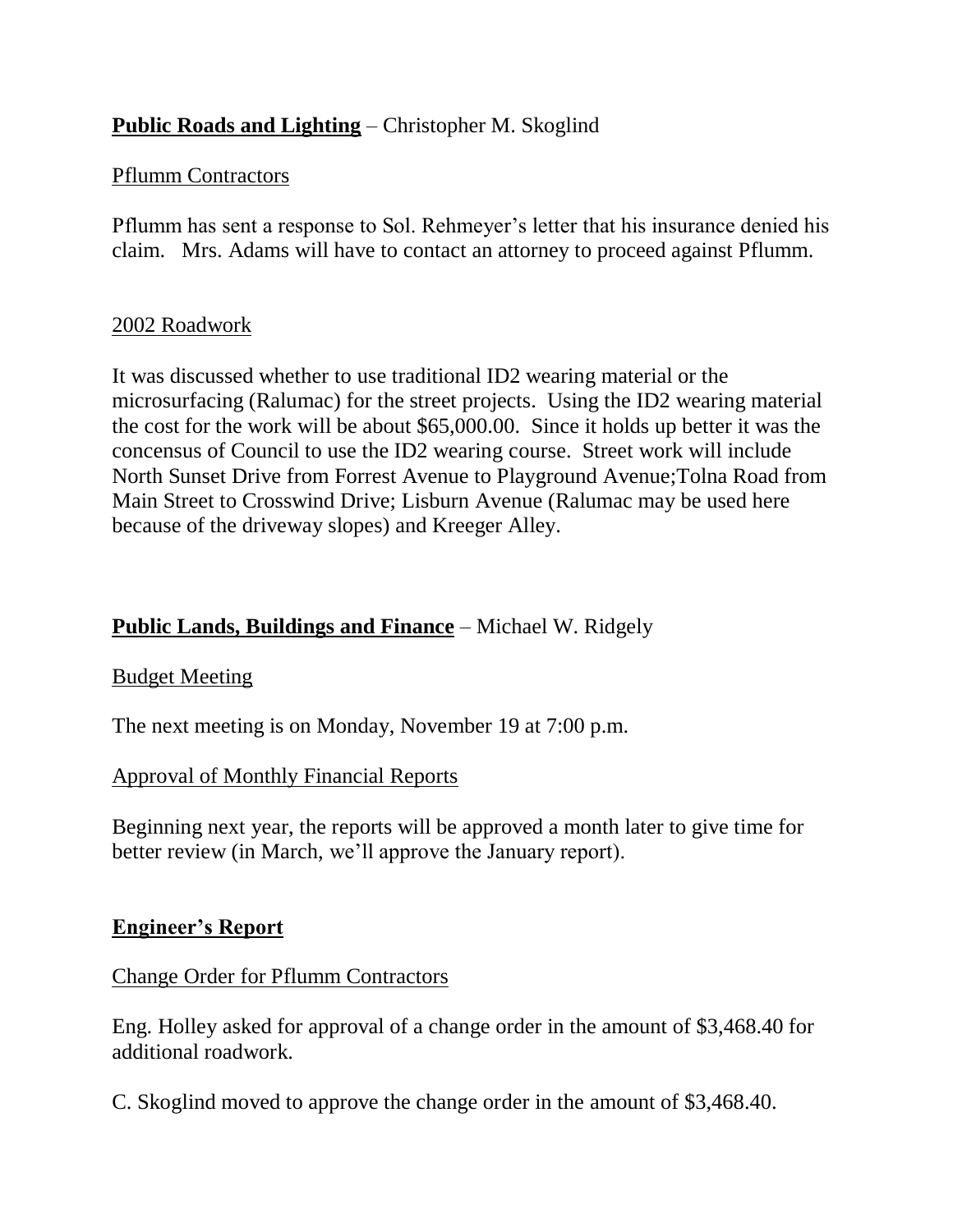E. Stoley seconded. The motion carried with all in favor.

## Payment to Pflumm Contractors

The application is for \$109,435.37 and five (5%) percent will be retained since a little work remains to be done. Payment should be in the amount of \$103,963.60.

E. Stoley moved to approve payment in the amount of \$103,963.60 to Pflumm Contractors.

C. Skoglind seconded. The motion carried with all in favor.

### Shrewsbury Commercial Center Highway Occupancy Permit

Eng. Holley presented the highway occupancy permit for work to be done on Cardinal Drive at the intersection with Mt. Airy Road to install a "pork chop" to prevent vehicles from going straight into the shopping center from Cardinal Drive.

E. Stoley moved that the Vice President and Secretary be authorized to sign the highway occupancy permit.

R. Buchanan seconded. The motion carried with all in favor.

### S & A Homes Letter of Credit

This will be discussed next month after Eng. Holley verifies the work has been done.

### **Solicitor's Report**

### Allied Trailers Sales & Rentals

The workers' compensation claim of Doreen Smith has been denied. Any claim that Doreen Smith may have against Allied Trailers Sales & Rentals will be excluded from the settlement and her right to proceed against the trailer company could still be an option. The Borough will settle for the amount of \$1,250.00.

E. Stoley moved to authorize the signing of the settlement agreement and addendum.

C. Skoglind seconded. The motion carried with all in favor.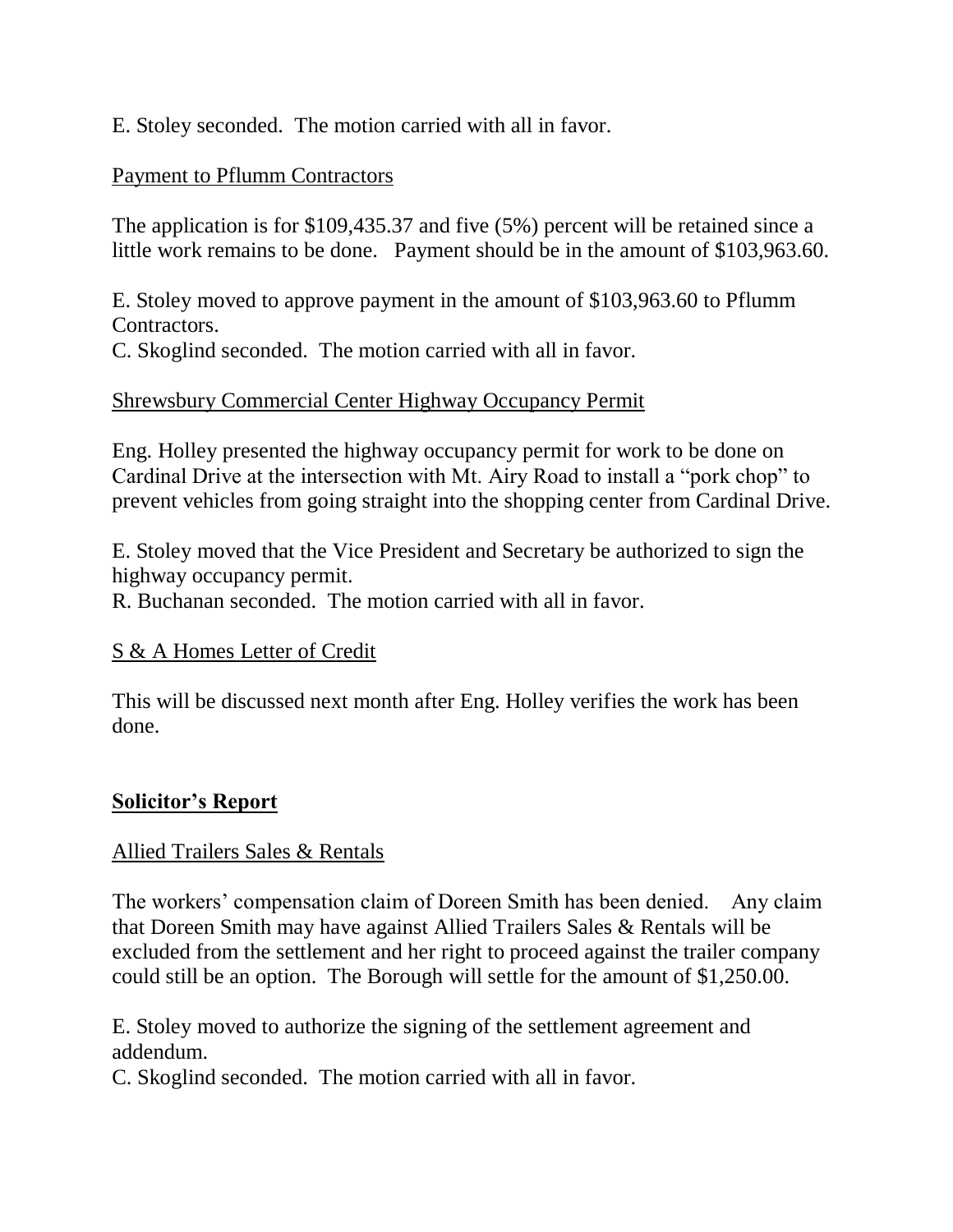# Pending Lawsuit Relating to Environmental Matters

Sol. Rehmeyer reviewed the docket concerning the environmental litigation mentioned by the insurance company and it was settled in 1990.

This information will be passed on to the insurance agent.

### Adelphia Cable Communications Franchise Agreement

We have time to renew the agreement. There may be a public forum for the public to come and air their concerns with the company's representatives. There is no local public access channel right now for just southern York County as all announcements are lumped together which include Gettysburg area.

## Tax Collector Fee Schedule

Sol. Rehmeyer was authorized to proceed with either a resolution or an ordinance to increase the tax collector's fees for services provided.

# **Public Safety, Welfare and Personnel** – Salvatore A. DiPaula, Jr.

### Burn Ban

The fire department requested the Borough put a burn ban in effect because of the dry and windy weather.

- S. DiPaula moved to enact an open burn ban effective immediately.
- C. Skoglind seconded. The motion carried with all in favor.

# Change to Personnel Manual – Vacation Policy

E. Stoley moved to amend section 9.12 as follows: Part-time Employees working a minimum of 1872 hours per year are eligible during a current calendar year for the following vacation time with pay:

Term of Employment Vacation Time

After 1 year 5 days After 2 years 10 days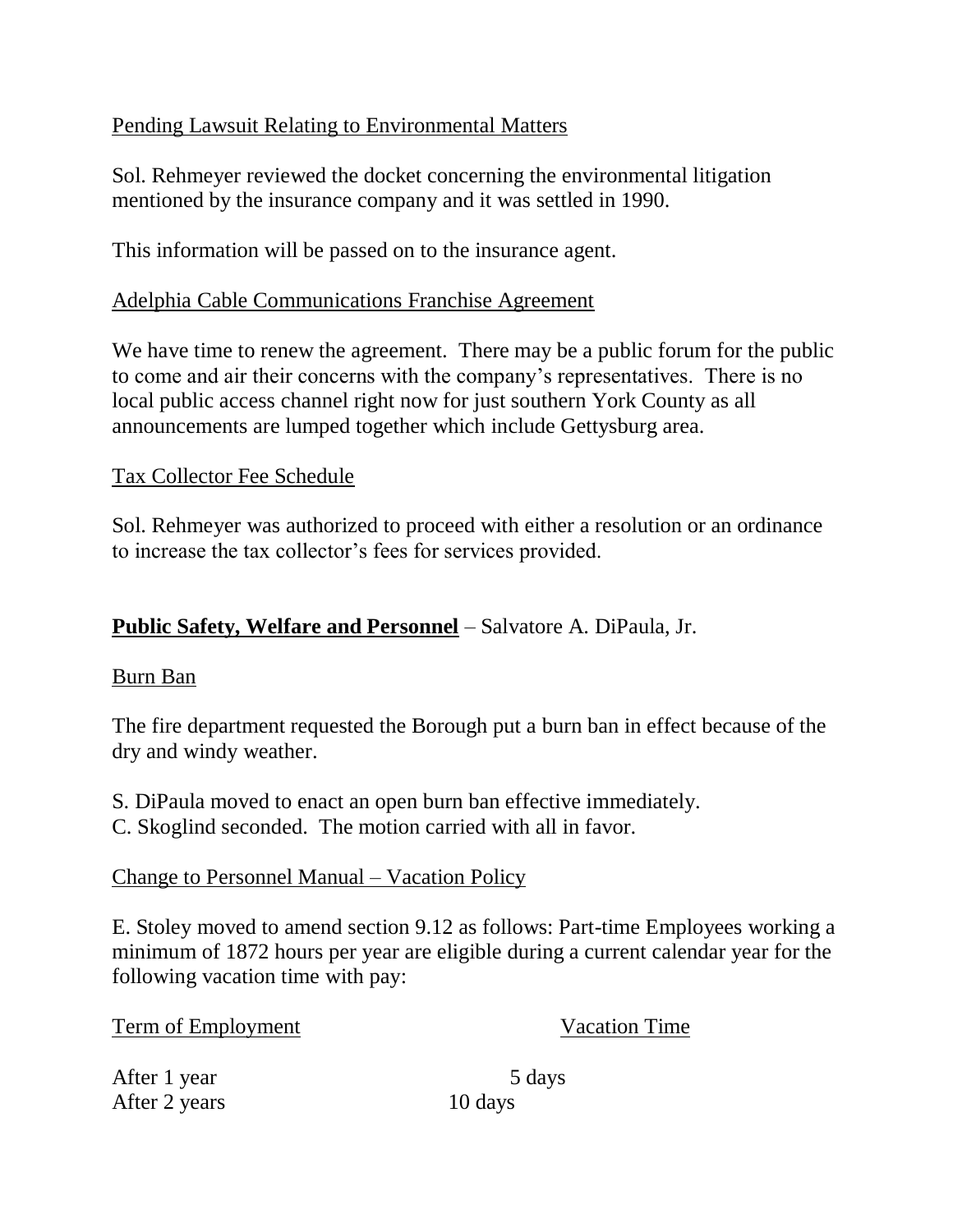| After 5 years  | 15 days |
|----------------|---------|
| After 12 years | 20 days |

R. Buchanan seconded. The motion carried with all in favor.

## **Secretary's Report** – Cindy L. Bosley

#### Tree Lighting Ceremony

The ceremony will be held on Sunday, December 2 at 6:00 p.m.

#### Refuse Contract

E. Livermore questioned the expiration of the refuse hauler's contract. He was told the contract was renewed for another year.

## **York Area Earned Income Tax Bureau** – Eugene M. Livermore

### **Recreation/Regional Recreation** – Eric W. Stoley

Eric stated Patti Whiteford resigned and the position will now be a full-time position rather than two part-time positions.

### **Planning Commission/Regional Planning Commission** – Eric W. Stoley

The grant for the computer kiosk program was received. Southern and South Eastern School Districts will participate.

### **Southern Regional Police** – Richard R. Buchanan

Buck highlighted the police report for October. He reviewed the cost sharing breakdown which includes Glen Rock Borough as a member. The Public Works Department was presented a certificate by the police department for their cooperation.